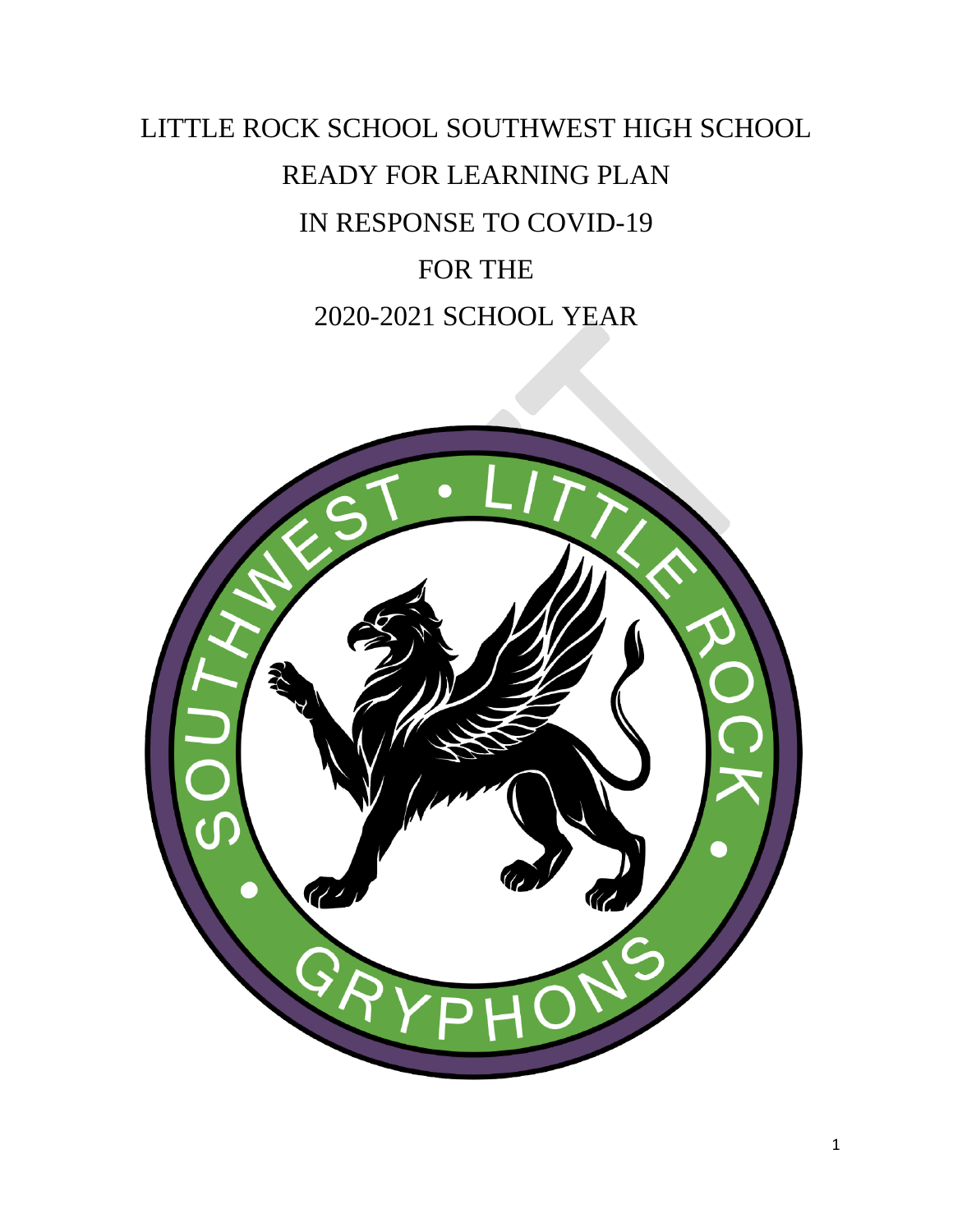| <b>Table of Contents</b>                                        |          |  |  |  |
|-----------------------------------------------------------------|----------|--|--|--|
| <b>INTRODUCTION</b>                                             | 4        |  |  |  |
| <b>Components of the LRSD Ready for Learning Plan</b>           | 4        |  |  |  |
| <b>Section 1: Safety of Students, Staff, and Visitors</b>       |          |  |  |  |
| <b>Employee and Student Safety</b>                              |          |  |  |  |
| <b>Visitors</b>                                                 |          |  |  |  |
| <b>Physical Distancing</b>                                      |          |  |  |  |
| <b>Personal Protective Equipment (PPE)</b>                      |          |  |  |  |
| <b>Support Needed from Parents/Guardians</b>                    |          |  |  |  |
| <b>Section 2: Little Rock Southwest High School Entry Plan</b>  | $7 - 10$ |  |  |  |
| <b>Bus Drivers/Bus Protocol LRSD</b>                            |          |  |  |  |
| <b>Transportation Cleaning</b>                                  |          |  |  |  |
| <b>Morning Drop Off/Pick Up</b>                                 |          |  |  |  |
| <b>Procedures for Common Area</b>                               |          |  |  |  |
| <b>Signage</b>                                                  |          |  |  |  |
| <b>Class Rotation</b>                                           |          |  |  |  |
| <b>Cafeteria and Meal Periods</b>                               |          |  |  |  |
| <b>Classroom Space/Materials</b>                                |          |  |  |  |
| <b>Restroom Usage During the Work Day</b>                       |          |  |  |  |
| <b>Locker Rooms</b>                                             |          |  |  |  |
| <b>Student Lockers</b>                                          |          |  |  |  |
| <b>Section 3: Facilities Cleaning</b>                           | $10-13$  |  |  |  |
| <b>Personal Workspace/shared Workspace</b>                      |          |  |  |  |
| <b>General Disinfection Protocol</b>                            |          |  |  |  |
| <b>Deep Cleaning and Disinfections Protocols</b>                |          |  |  |  |
| <b>Section 4: Employee Health Screening and Protocols</b><br>14 |          |  |  |  |
| <b>Health Protocol</b>                                          |          |  |  |  |
| <b>Signage</b>                                                  |          |  |  |  |
| <b>Social Emotional Well-Being of Students and Staff</b>        |          |  |  |  |

#### 2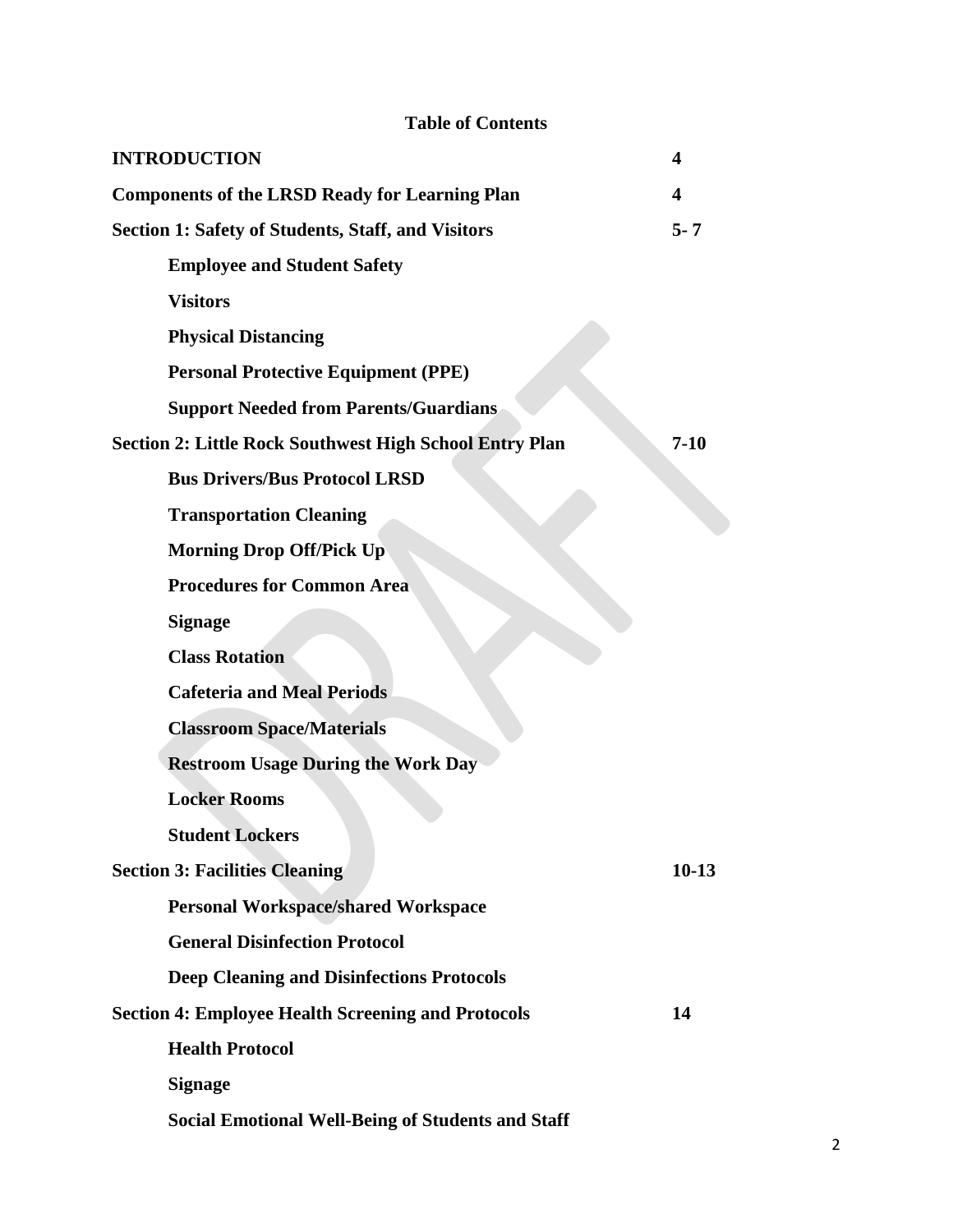| <b>Staff Training</b>                                     |       |
|-----------------------------------------------------------|-------|
| <b>Communication Methods</b>                              |       |
| Little Rock Southwest High School Re-Entry Organizational | 14    |
| <b>Transition Plan</b>                                    |       |
| <b>Contingency Plan</b>                                   |       |
| Sick Staff/Student Protocol- LRSD Ready for Learning Plan |       |
| <b>Gryphon Academic Plan</b>                              | 15-17 |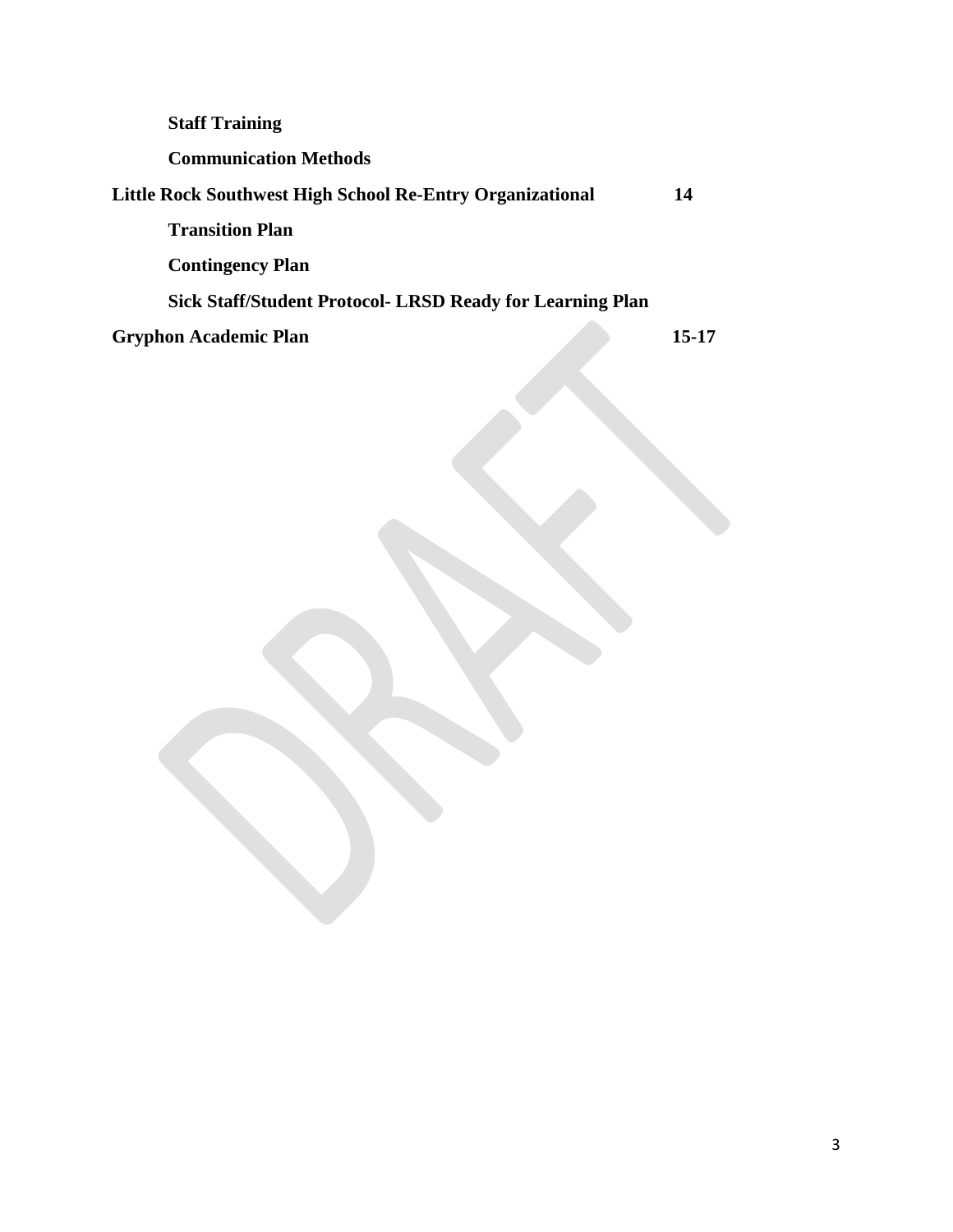*LRSW High School is committed to ensuring that both teachers and students are prepared in the event we have to transition to virtual learning. Schoology (LMS) is the platform the district will use to ensure learning continues. Teachers, students and parent will be trained on how to navigate through Schoology. On-going support will be provided to all students, teachers and parents in the event of a transition to virtual learning.* 

## **LITTLE ROCK SCHOOL**

## **DISTRICT AND LITTLE ROCK SOUTHWEST MAGNET HIGH SCHOOL**

#### **INTRODUCTION**

The Little Rock Southwest Magnet High School Ready for Learning Plan was created from input students, parents, teachers, clerical staff, security officers, and administrators. This plan is intended to guide the opening of LRSWMHS. The guidelines referenced in this plan are based on guidance from the Arkansas Department of Elementary and Secondary Education (DESE) and the Arkansas Department of Health (ADH), and the Little Rock School District Ready for Learning Plan.

#### **COMPONENTS OF THE LRSD READY FOR LEARNING PLAN**

In order to ensure the continued well-being of our LRSD community, the following guiding principles have been put in place:

1. Ensure a safe learning environment based upon the most current guidance from the Arkansas Department of Health (ADH).

2. Ensure the continuity of teaching and learning by providing a guaranteed and viable curriculum that addresses unfinished learning from the prior year, introduces new learning while utilizing technology to enhance regular classroom instruction.

3. Support teachers in providing virtual instruction by providing training in technology, blended learning (delivery of instruction), addressing the social and emotional needs of students and self, and culturally responsive practices.

4. Provide guidance and support for educators, parents, and students in the areas of health, safety, and social-emotional learning.

5. Engage educators, parents, students, and the community.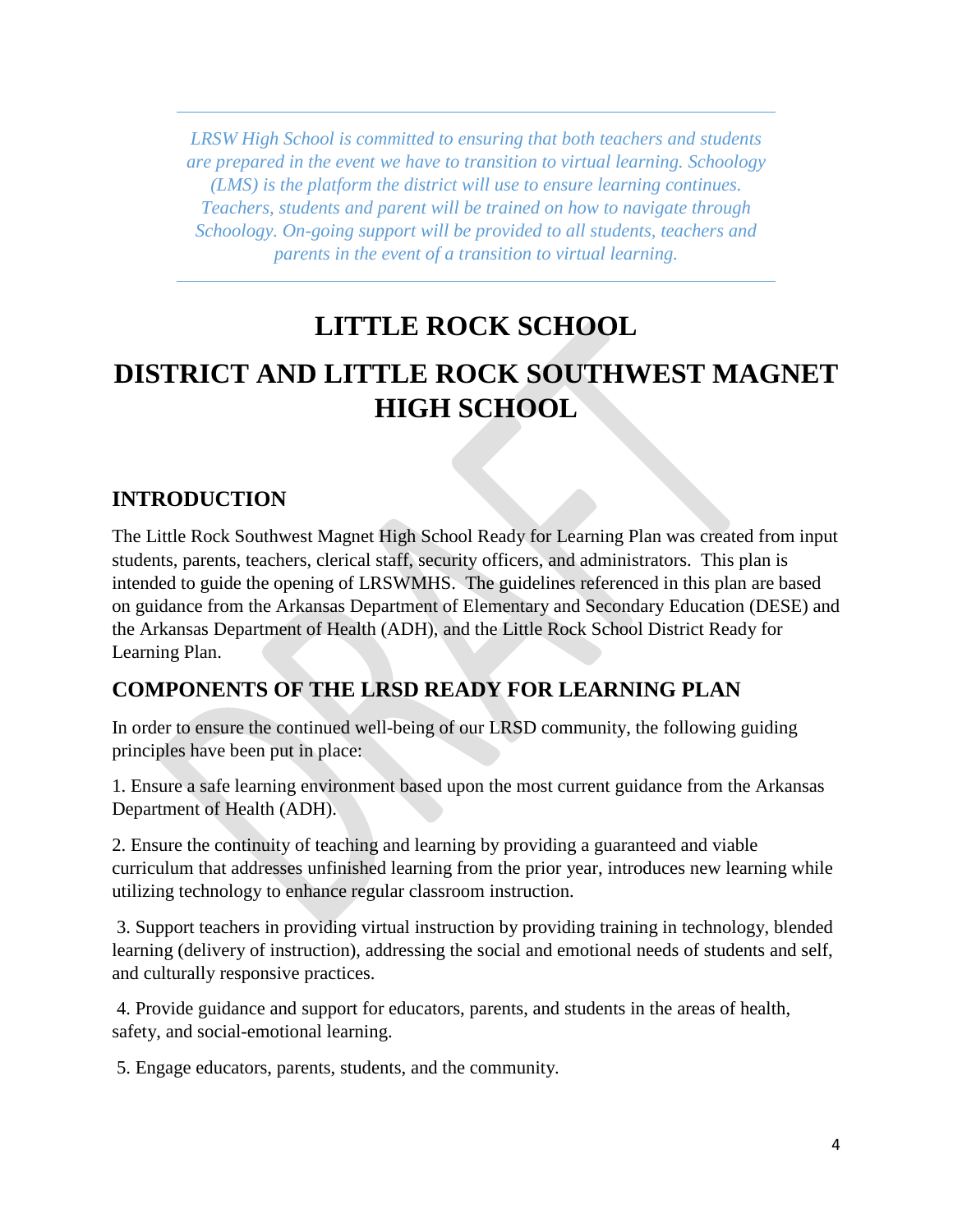## **Section 1: Safety of Students, Staff, and Visitors**

## **Timelines and Actions**

The following steps have or will be taken in developing and communicating this plan.

| Timing           | Actions                                                                         |
|------------------|---------------------------------------------------------------------------------|
| <b>July 2020</b> | Conducted focus groups with parents, teachers, and administrators               |
|                  | Reviewed stakeholder qualitative and quantitative data responses from           |
|                  | surveys to start the initial drafting of the LRSW Ready for Learning Plan       |
|                  | Conduct tours of the building demonstrating to staff the organizational         |
|                  | management design for instruction, social distancing, building preparation,     |
|                  | cleaning and disinfecting                                                       |
|                  | Ordered devices and PPE                                                         |
|                  | • Draft Ready for Learning Plan                                                 |
|                  | Plan for social-emotional training for parents and educators                    |
|                  | Plan professional development for staff in-person and virtual learning          |
|                  | utilizing Schoology as the local management system LMS                          |
|                  | Prepare staff for emergency shutdown (emergency instructional backpack)         |
|                  | Preparing buildings and transportation for reopen with thorough cleaning        |
|                  | and disinfecting                                                                |
| August           | Revise and finalize Ready for Learning Plan based on feedback from<br>$\bullet$ |
| 2020             | stakeholder groups                                                              |
|                  | Provide ongoing professional development<br>$\bullet$                           |
|                  | Implement Ready for Learning Plan by expanding onsite operations based          |
|                  | on DESE, ADH, Arkansas Governor, and applicable state and local                 |
|                  | agencies                                                                        |
|                  | • Provide ongoing parent support for students and parents                       |
|                  | Provide a virtual tour of the facility                                          |
|                  | Utilize social media to message the plan to families (English and Spanish)      |
|                  | Open school (In-person & Virtual options)                                       |
|                  |                                                                                 |



## **EMPLOYEE AND STUDENT SAFETY**

Per the Arkansas Department of Health, PPE (face coverings and shields) is an effective way to minimize exposure to COVID-19; therefore, LRSWHS will require the use of face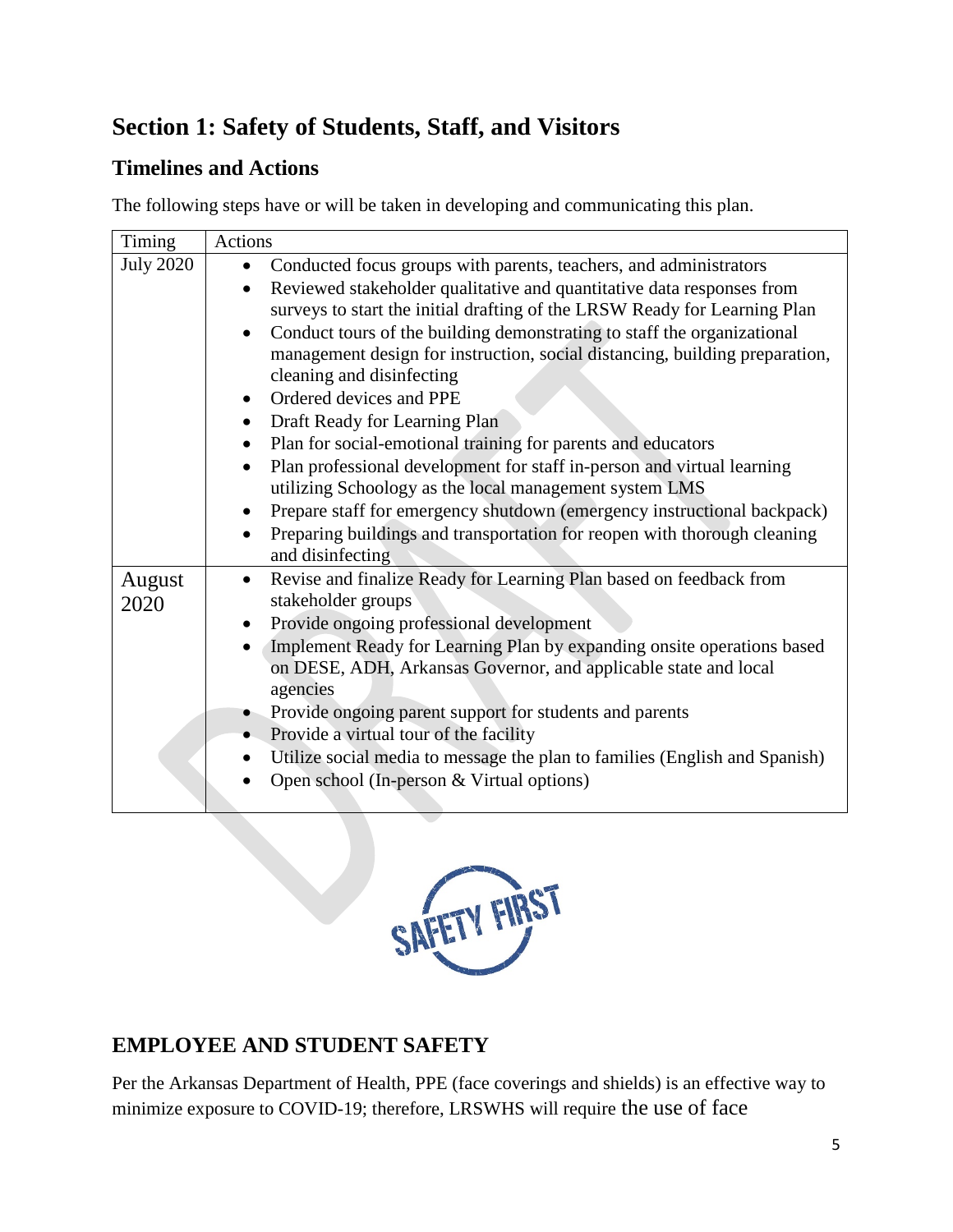coverings. Parents are encouraged to ensure that students have masks when they arrive at school; however, masks will be provided if someone forgets to bring it to the school/office.

## **VISITORS**

LRSWHS will significantly limit normal visitation to our campuses and facilities once school sites are reopened. Campus and facility visitation will be limited to essential business only. All visitors will be screened prior to entering the building and **will be required to wear a face covering.** Each school office will schedule appointments for parents and guardians for any necessary meetings with school staff. ADH guidelines will be strictly followed for the health and safety of all in attendance. Additional protocols are being developed for other instructional support staff such as City Year, tutors, mental health providers, etc.

## **PHYSICAL DISTANCING**

Physical distancing is an effective way to prevent potential infection. LRSWHS employees, students, parents, and visitors should practice staying approximately 6 feet away from others and eliminating contact with others whenever possible. Each building will establish a plan to ensure physical distancing to the extent possible. The plan may include - floor markings, signage, removal of unnecessary furniture, limited transitions, etc. Non-essential/informal congregating and visiting should be avoided.

## **PERSONAL PROTECTIVE EQUIPMENT (PPE)**

Per Arkansas Department of Health, PPE (face coverings and shields) is an effective way to minimize exposure to COVID-19; therefore, LRSD and LRSWHS will require the use of face coverings on buses and in all buildings. Parents are encouraged to ensure that students have masks when they arrive at school; however, masks will be provided if someone forgets to bring it to the school/office. Please note that physical distancing should still be practiced even with the use of face coverings.

In addition to physical distancing and wearing face coverings, additional safety precautions will be taken without limitation:

• Good hand hygiene; wash your hands often with soap and water for at least 20 seconds. Use hand sanitizer with at least 60% alcohol, if soap and water are not available;

- Avoid touching your face;
- Cover mouth and nose when coughing or sneezing or use the inside of your elbow;
- Monitor for signs and symptoms of COVID-19.

An adequate supply of soap, disinfectant, hand sanitizer, paper towels, tissues, and a supply of PPE will be available at all sites.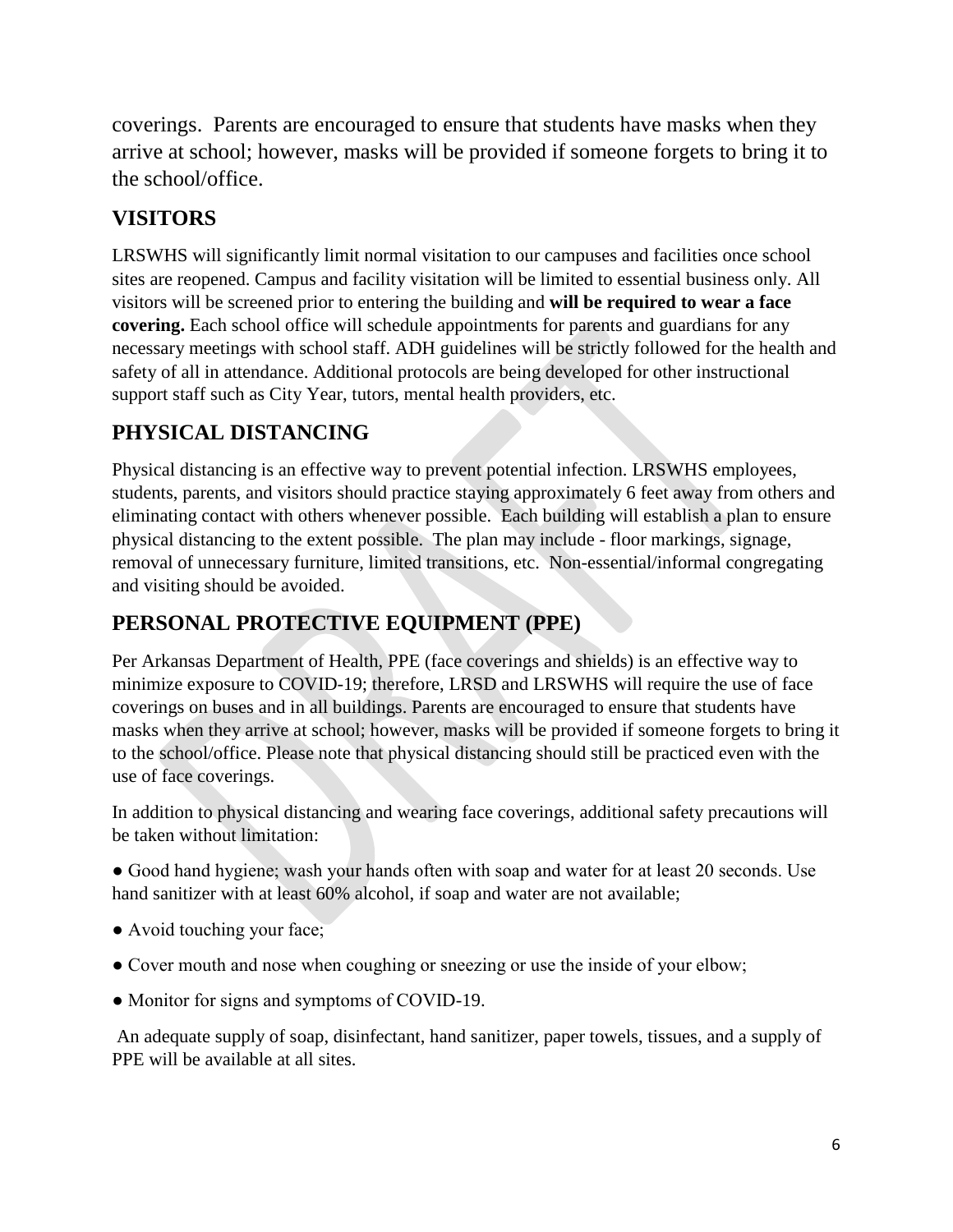### **SUPPORT NEEDED FROM PARENTS/GUARDIANS**

● Ensure that your student(s)' immunizations/ wellness checks are up-to-date

• Stress the importance of the utilization of masks/face coverings, adhering to social distancing, and regularly washing their hands, both at school and away from school. Please take the time to demonstrate these actions with our younger students.

● Support effective communication among students, parents, and staff members, which is even more critical now.

## **Section 2: Little Rock Southwest High School Entry Plan**

**BUS DRIVERS/BUS PROTOCOLS LRSD** will continue to provide bus transportation to students within the LRSD. All students who elect to ride the bus will be required to wear a face covering, unless it is determined to be a greater health risk, according to the student's health plan that is on file with the District. LRSD will provide face coverings if needed. Siblings or students who live together may be assigned to sit together. Students are encouraged to wear a face covering and physically distance when possible while at the bus stop. Special Services' bus drivers will also disinfect between elementary and secondary routes. Hand sanitizer will be available on all buses. Buses are prepared to run at full capacity, however, if at all possible parents are encouraged to drop-off/pick-up students, carpool, or walk to reduce exposure on buses. Additional seating expectations will be shared with schools and parents.

## **TRANSPORTATION CLEANING**

Schools and buses have been completely cleaned and disinfected, and the District and school will continue to adhere to all necessary safety precautions. During and after onsite instruction, the School's custodial staff will adhere to the general disinfection measures.

## **MORNING DROP OFF/PICK UP**

- Duty Personnel (AM, Lunch, PM) will great students
- Signage for student entrance to/from the building will be posted
- Bus Drop Off Students who elect to eat will move to the cafeteria and then report to the following locations:
	- $9^{th}$  Cafeteria
		- *9th Grade athletic students report to gym/fieldhouse*
	- $10^{th}$  Main Gym East Side
	- $11<sup>th</sup> Main Gym West Side$
	- $12^{th}$  Auxiliary Gym
	- CBI drop off (w/teachers)
- Teacher Report Time 8:35 am
	- Duty Personnel will report at 8:05 am for morning duty
- Schedule Pickup
	- Scheduled will be mailed at prior to the first day of school
	- Security and staff will assist with schedule and HAC distribution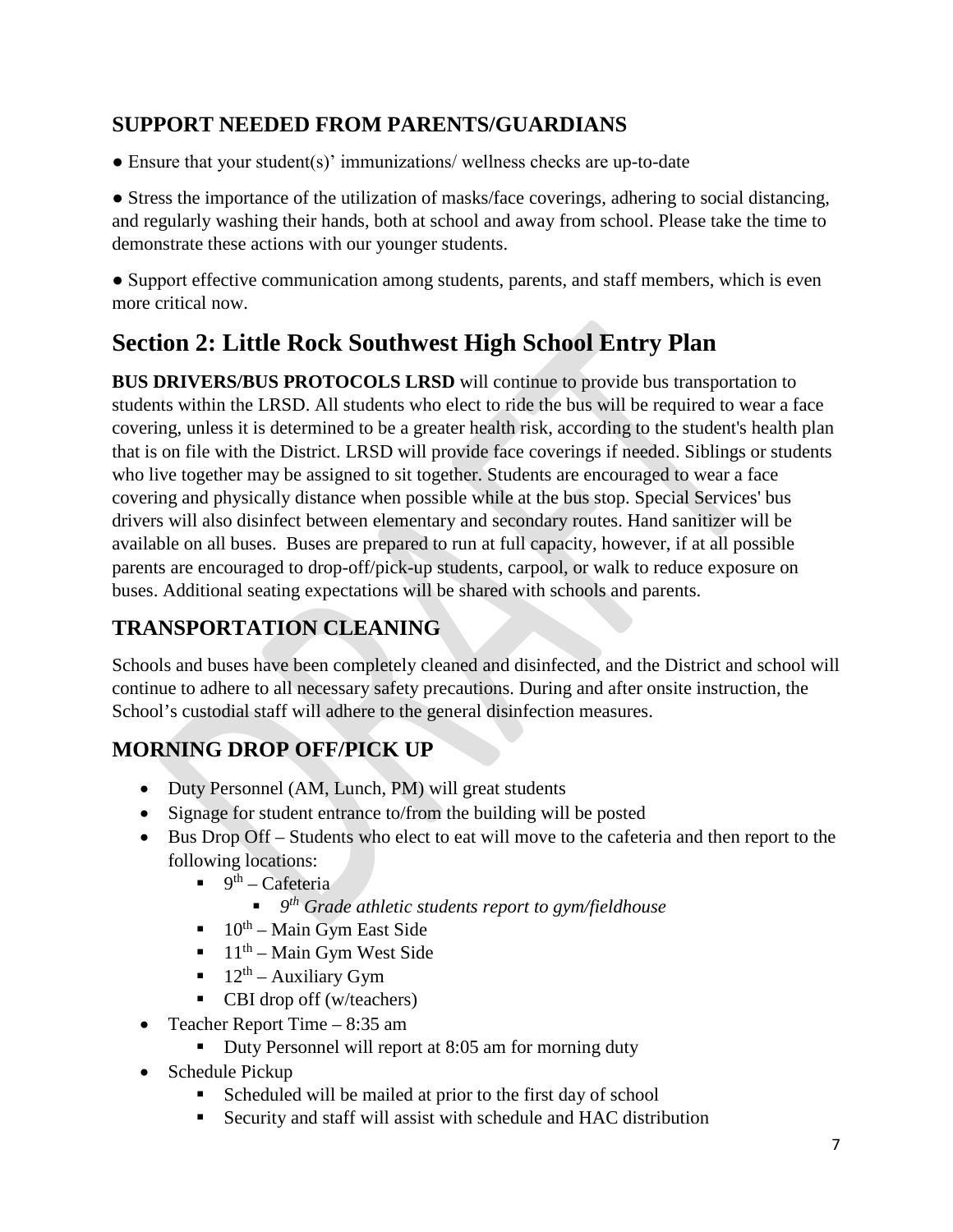- Schedules will be located in the same location as grade level breakfast
- Distribution of ID cards Guidance from LRSD
	- Students will be required to utilize their ID cards to avoid additional touching when getting their breakfast, lunch, and checking out books in Media Center
- Departure Students will be released by floors  $(3.2.1, \text{Gym/Fieldhouse})$

### **PROCEDURES FOR COMMON AREAS**

We know that common areas at school are dynamic in nature, so it is imperative that all procedures that ensure the safety of stakeholders must be followed. Physical distancing and wearing masks/face coverings, especially in areas when physical distancing is not allowable, is required.

#### **SIGNAGE**

Signage will be placed throughout the offices and school.



## **CLASS ROTATION**

- Students will walk **clockwise** to ensure a one-directional traffic flow
	- Video, demonstrations, social media post, and friendly reminders will be offered
- Stickers will be placed on floor and wall
- Room numbers will be posted and visible
- Diagram of the floor at the end of each hallway

## **CAFETERIA AND MEAL PERIODS**

LRSWHS has developed a plan to incorporate physical distancing to the extent possible during lunch periods. This may include adding additional lunch periods, incorporating more grab & go options, utilizing any open space possible that will allow for appropriate physical distancing, assigning students to the same group each day to limit exposure,etc. Keypads will only be utilized by Child Nutrition staff.

#### **Breakfast Plan**

- Track breakfast/lunch
	- Setting up 3 lines 9<sup>th</sup> (4 lines),  $10^{th}$  (2 lines),  $11/12$  (1 line)
	- CBI student's w/teacher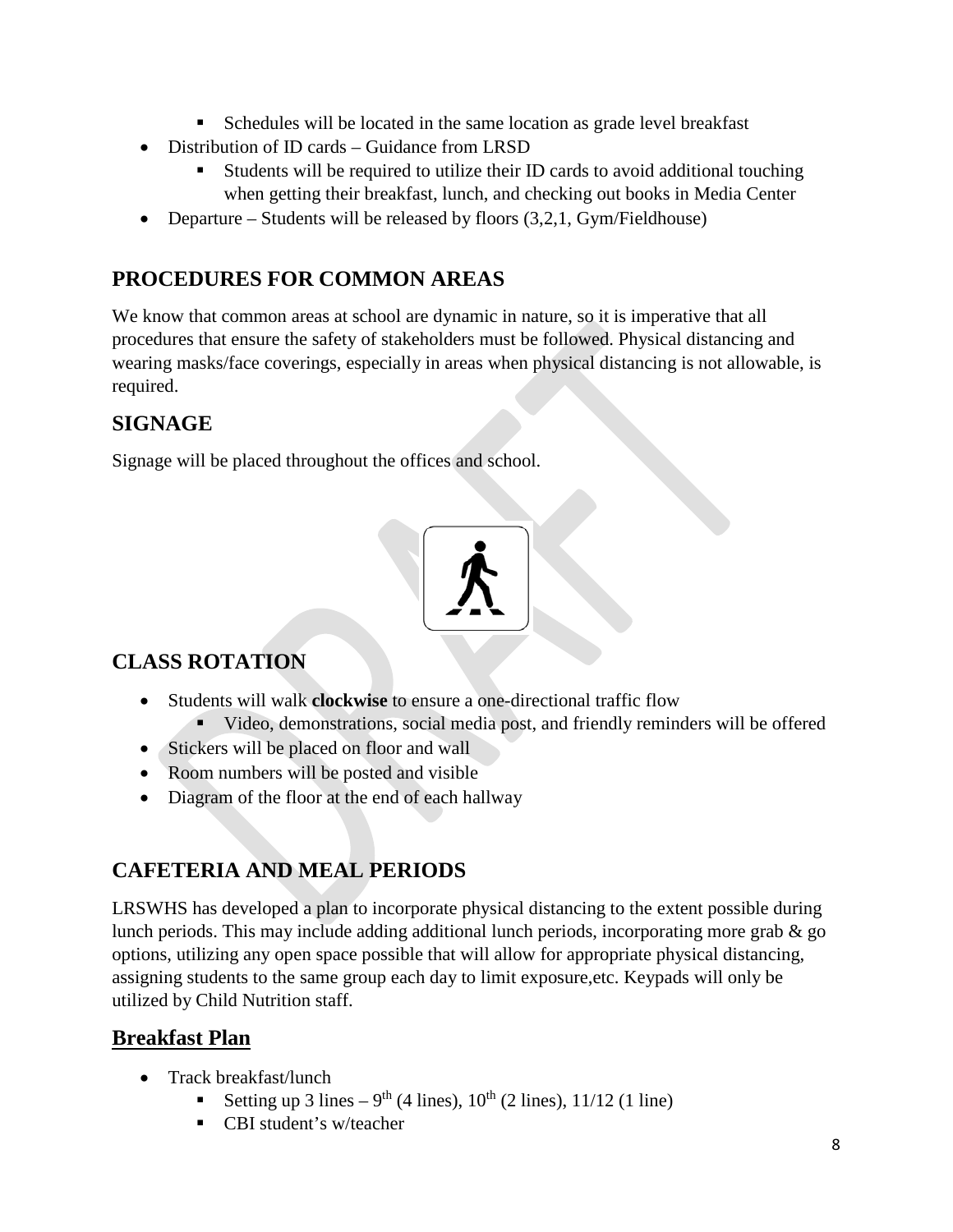- Teachers with  $1<sup>st</sup>$  Period Prep (Assistance)
- $9<sup>th</sup>$  Cafeteria
- $\blacksquare$  10<sup>th</sup>/11<sup>th</sup> Main Gym
- $12^{th}$  Auxiliary Gym
- $\blacksquare$  Car Riders Enter through the main lobby
- **Signage for Breakfast Zones**
- **Trash Pickup and cleaning procedures**

### **Lunch Plan**

- Times (Tentative schedule)
	- $10:30 11:00 10^{th}/11^{th}$
	- $11:15 11:45$  split lunch 9<sup>th</sup> grade
	- $12:00 12:30 11^{th}/12^{th}$
- Number and location for each grade level (Master Schedule)
- Look at how classes are scheduled to determine lunch
- Logistics (seating arrangement min/max)
	- Seating labeled "Social Distancing"
	- Duty personnel, security officers, and administrators will work to ensure social distancing
- Signage for lunch zones decals/tape placed on floor signaling 6ft

## **CLASSROOM SPACE/MATERIALS**

Our building has developed a plan to incorporate physical distancing to the extent possible in the classroom. For any classroom where physical distancing cannot be achieved, face coverings will be required. Teachers have removed any unnecessary personal items from the room to maximize space available for physical distancing. LRSWHS students will follow an A/B block schedule to minimize movement/transitions. If we are unable to meet in person, please see *Little Rock Southwest High School Organizational Ready for Learning Plan.*

## **RESTROOM USAGE DURING THE WORK DAY**

Each LRSD building will establish maximum capacity for the facility that allows for physical distancing. Facilities will post the maximum capacity sign on the door. Disinfecting supplies will be provided for employees to maintain health and safety in staff only restrooms. Buildings will develop a plan for restroom schedules that will maximize physical distancing to the extent possible.

## **LOCKER ROOMS**

LRSWHS will adhere to all Arkansas Activities Association and ADH guidelines and directives pertaining to all extracurricular activities and physical education classes. While in locker rooms, students are to stay 3 to 6 feet from others as a normal practice. Eliminate contact with others, such as handshakes, avoid touching surfaces touched by others to the extent feasible, and avoid anyone who is coughing, sneezing, or appears to be sick.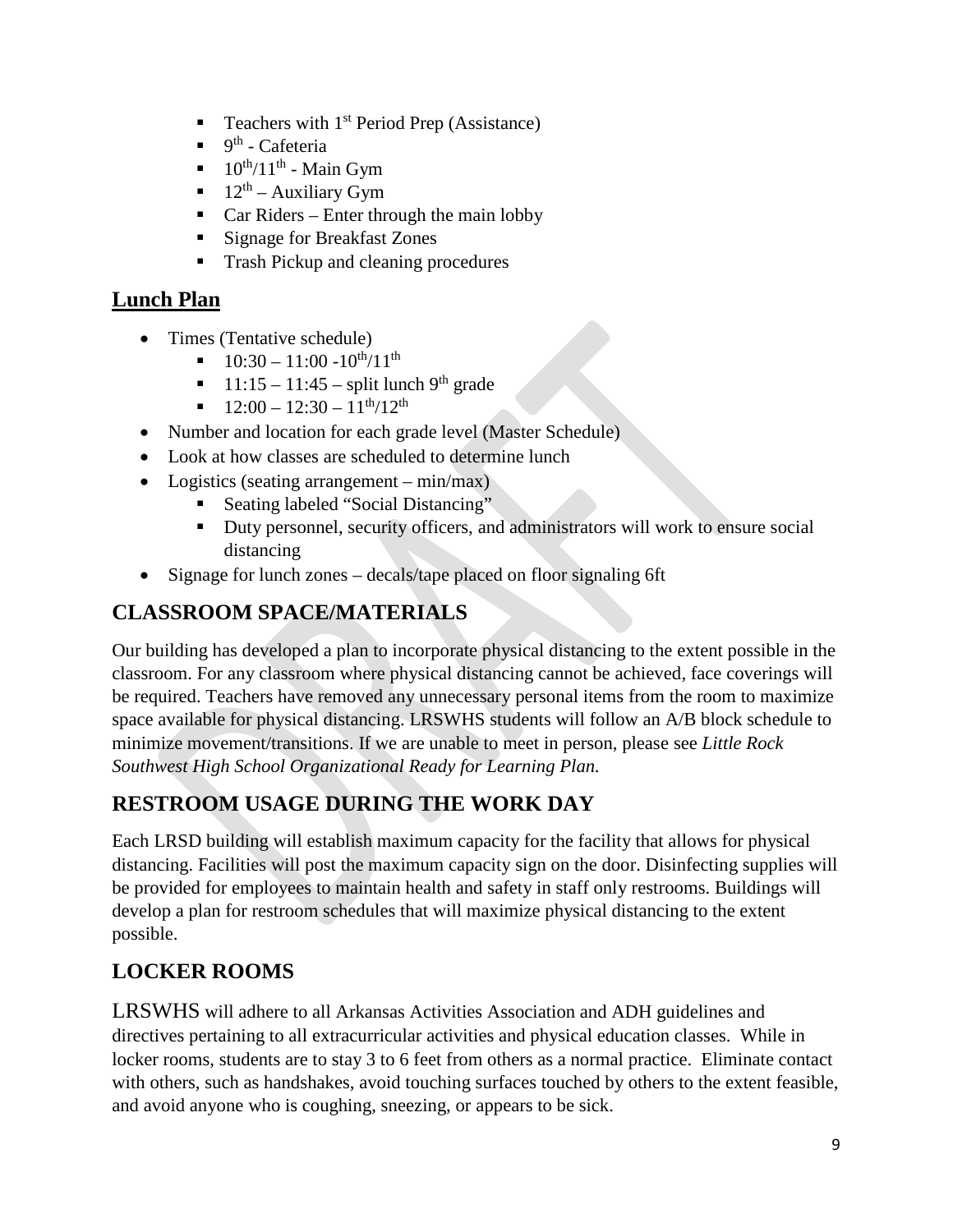### **STUDENT LOCKERS**

The use of student lockers will be limited. Please check with your grade level administrator, classroom teacher and/or coach for details.

### **Section 3: FACILITIES CLEANING**

During the day all employees will be responsible for maintaining their space. At the end of each day, custodial staff will follow daily disinfecting and cleaning guidance. Protocols for cleaning and accessing library books and resources are being developed.

## **PERSONAL WORKSPACE/SHARED WORKSPACE**

LRSWHS is committed to providing a safe and clean environment. The building custodial staff will clean and disinfect workspaces at the designated cleaning time; however, employees are encouraged to disinfect their own personal workspace (teacher desk, phone, etc) throughout the day, giving special attention to commonly touched surfaces. LRSWHS has placed alcohol-based hand sanitizers throughout the workplace and in common areas. Cleaning sprays and wipes will be available to clean and disinfect frequently touched objects and surfaces such as telephones and keyboards.

| <b>Category</b>             | <b>Area</b>             | <b>Frequency</b>                      |
|-----------------------------|-------------------------|---------------------------------------|
| Workspaces                  | Classrooms, Offices     | At the end of each use/daily          |
| Appliances                  | Refrigerators,          | Daily                                 |
|                             | Microwaves, Coffee      |                                       |
|                             | <b>Machines</b>         |                                       |
| Electronic Equipment        | Copier machines, Shared | At the end of each use/day and/or     |
|                             | computer monitors,      | between use                           |
|                             | TV's, Telephones,       |                                       |
|                             | keyboards               |                                       |
| <b>General Used Objects</b> | Door handles, light     | At least 4 times a day and at the     |
|                             | switches, sinks, water  | end of each day.                      |
|                             | fountains, restrooms,   |                                       |
|                             | elevator buttons, stair |                                       |
|                             | handrails, etc.         |                                       |
| <b>Buses</b>                | Bus seats,              | Twice a day                           |
|                             | handles/railing, belts, |                                       |
|                             | window controls         |                                       |
| <b>Common Areas</b>         | Cafeteria, Library,     | At the end of each use/daily; between |
|                             | Conference rooms,       | groups                                |
|                             | Gyms, Common Areas      |                                       |

Please note that the District will provide the proper equipment such as acceptable disinfectant and PPE.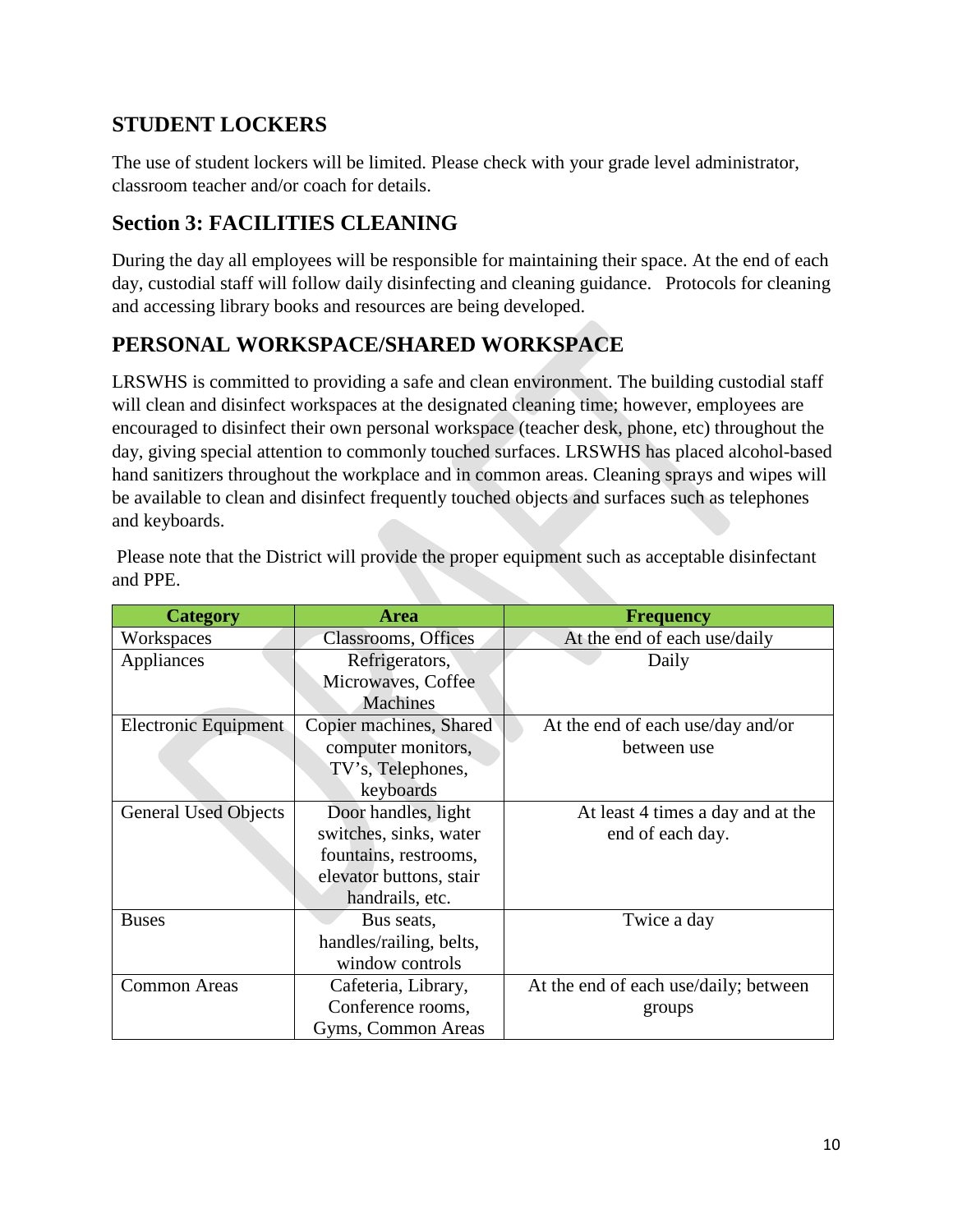

## **GENERAL DISINFECTION PROTOCOL**

General cleaning and disinfection protocols will be followed regularly by all custodial staff members. Added safety procedures for the disinfecting process during the COVID-19 pandemic include the following:

• Disposable gloves are to be worn to perform each of the following tasks and should be removed immediately after, handwashing is also required before and after wearing gloves:

- EACH Classroom cleaning
- EACH Restroom cleaning
- Floor mopping
- Office cleaning

● Properly labeled spray bottles (containing EPA, CDC, and the ADH approved disinfectants) are to be utilized to disinfect.

● Utilize a two-rag/ two-step protocol for disinfection.

● Buckets used to disinfect mop should be changed after each restroom cleaning is performed.

## **DEEP CLEANING AND DISINFECTION PROTOCOLS**

Deep cleaning and disinfecting protocols are initiated when an employee or student is identified as positive for COVID-19 based on testing.

General disinfection measures will be taken with additional measures to electrostatically fog affected spaces with disinfecting equipment/chemicals will be performed after students and staff have left the building.

## **Section 4: EMPLOYEE HEALTH SCREENING AND PROTOCOLS**

To support the health of all employees and students each employee will complete the COVID-19 Screening Questionnaire daily before entering the worksite. If an employee has any of the COVID-19 symptoms or has been exposed to COVID-19 they are to stay home and follow the procedure for notifying their supervisor. Employees typically come to work even when they feel sick, in this environment, it is imperative that employees stay home if they exhibit any of the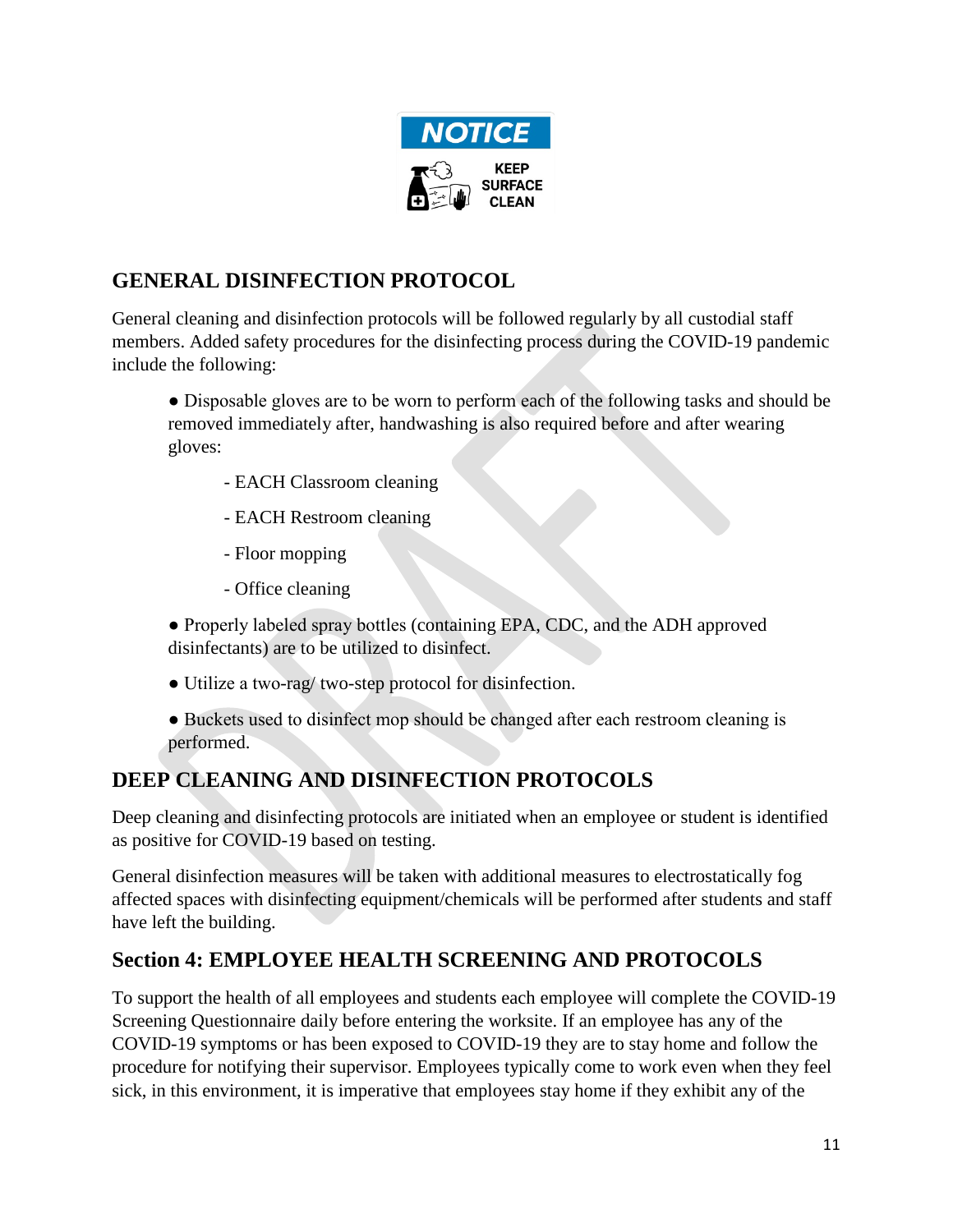symptoms below. Employees are to contact their Primary Care Physician (PCP) to determine if testing is needed.

The signs and symptoms of COVID-19 include:

- Feeling feverish or a measured temperature greater than or equal to 100.4 degrees Fahrenheit
- Cough
- Shortness of breath or difficulty breathing
- Chills
- Repeated shaking with chills
- Muscle pain
- Headache
- Sore throat
- Loss of taste or smell
- Diarrhea

Employee medical information must remain confidential. LRSD will not share the name of any employee with a confirmed or suspected COVID-19 diagnosis. However, those who have been identified as potentially coming in contact with a person who has tested positive will be notified in accordance with the Arkansas Department of Health (ADH) guidance.

## **HEALTH PROTOCOL**

All supervisors will utilize the Communication Flow Chart to determine the appropriate course of action in the event of a suspected COVID-19 case. This communication flow chart can be found in the LRSD Ready for Learning Plan.

#### **SIGNAGE**

Signage will be placed throughout the offices and school.

## **SOCIAL EMOTIONAL WELL-BEING OF STUDENTS AND STAFF**

Social and Emotional Learning (SEL) is the process through which children and adults process and manage emotions. Counselors and Mental Health professionals will be working to provide a Multi-Tiered System of Support (MTSS) for all students, staff, and parents. They have watched both global medical and Social Injustice pandemics. Some students, staff, and parents have had support in processing the impact of COVID-19 and the current outcry for social justice but some have not and will need help processing to truly come to school ready to learn, teach, and parent.

## **STAFF TRAINING**

It is important that all employees understand the safety requirements, protocols and expectations to ensure everyone and their communities stay safe and prevent the spread of the virus. A mixture of personalized and general professional development will be provided to all staff.

1. **Pre-return to school training**- Presented remotely and limited in-person to ensure understanding and preparedness to align with this manual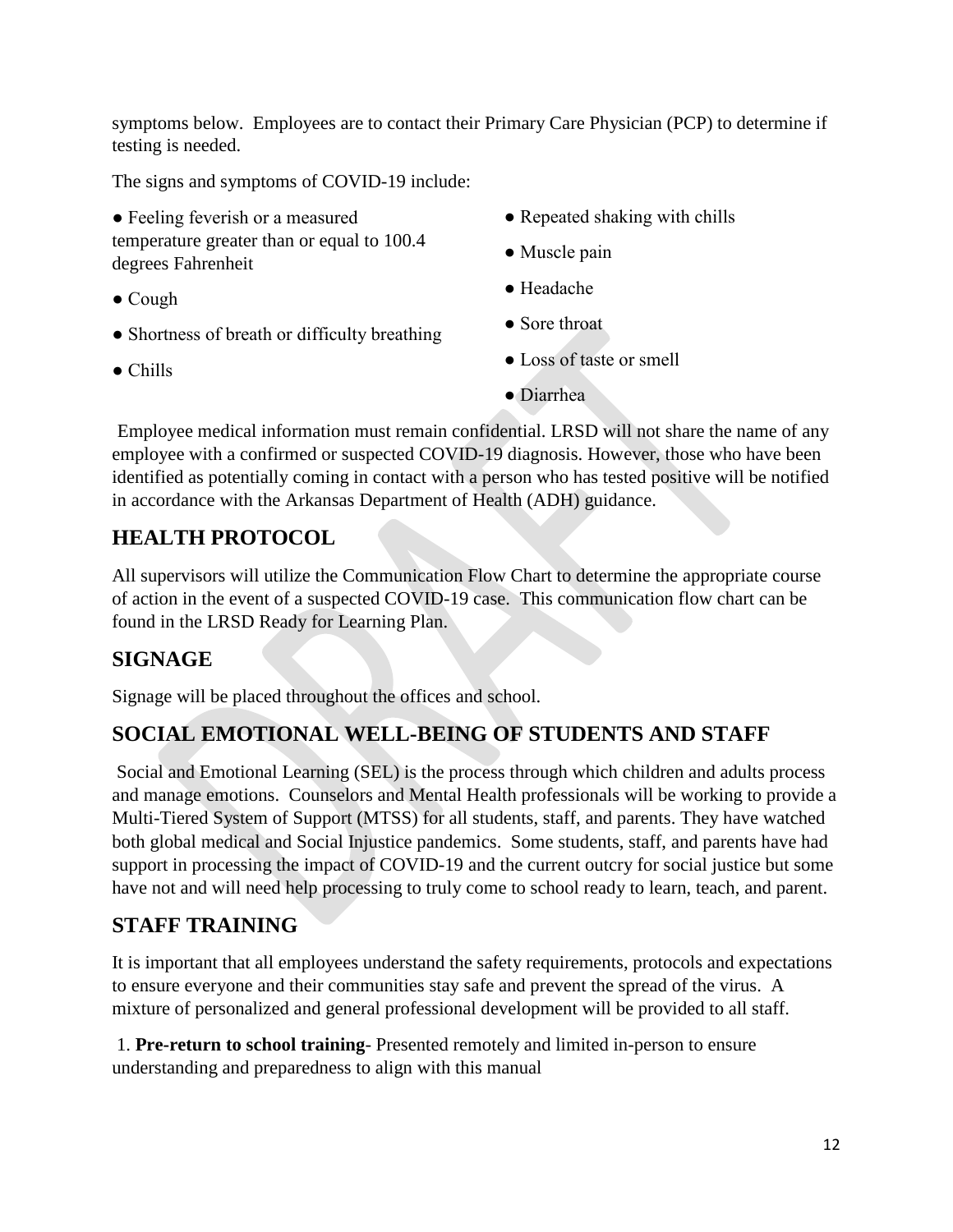2. **First Day Training/Orientation** - Align local protocols and procedures with this manual; meeting area must adhere to social distancing protocols or present via a digital platform such as Zoom

3. **Cleaning Crew Protocols** - Disinfection methods, comprehensive cleaning training

**Custodial staff will receive training in the following**: 1. Health and Safety Protocols 2. Daily cleaning and disinfecting procedures

#### **Administrators, Teachers, and Support staff will receive training in the following:**

- 1. The District's LMS- Schoology
- 2. Blended learning in the Content Area
- 3. Culturally Responsive Practices
- 4. Social-Emotional Learning (SEL)
- 5. Health and Safety Protocols
- 6. Technology usage and tools for student engagement

#### **Parents and student will be offered virtual training or guidance in the following:**

- 1. The District's LMS- Schoology
- 2. Social-Emotional Learning
- 3. Health and Safety Protocols

#### **COMMUNICATION METHODS**

LRSWHS will use a variety of methods to communicate to all stakeholders. To stay updated on the most up-to-date information:

- 1. Check email often;
- 2. Visit our district website;
- 3. Follow our social media platforms;
- 4. Check Schoology daily; and
- 5. Watch for messages via ParentLink<sup>[17]</sup> (please ensure your contact information is current).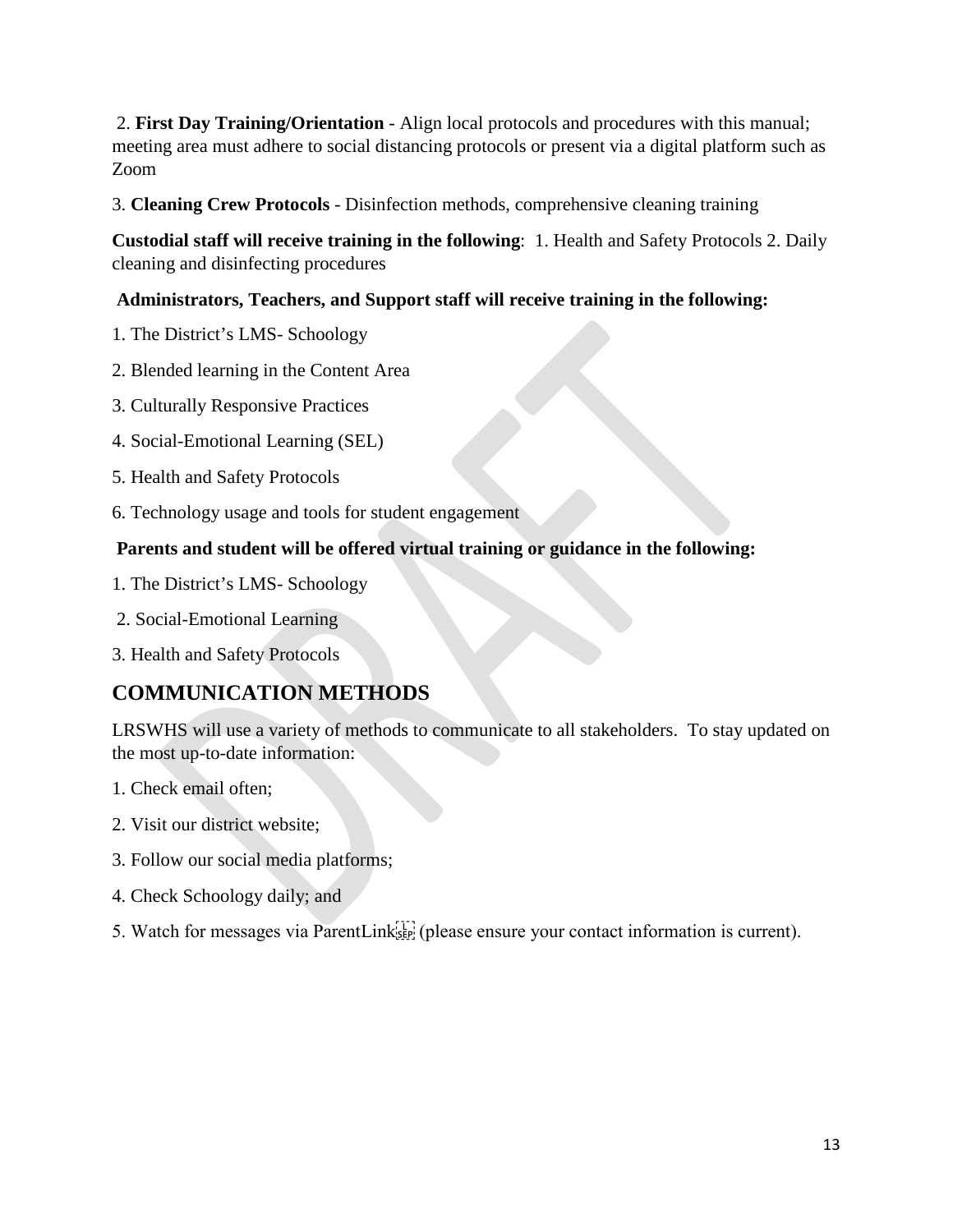## **Little Rock Southwest High School Re-Entry Organizational**

## **Ready for Learning Plan**

#### **Transition Plan**

- Schoology Local Management System (LMS)
	- o Teacher/Student Training in the first week of school
	- o Weekly practice (2x/week)
- Exit Plan/Shutdown
- Departmental Lead Trainer of Trainers
- Virtual teacher list Guidance from District
- Tech/Media Specialists Point of Contact for LMS
- Staff Role Attendance Clerks, Counselors, Registrar)
- Edmentum Credit Recovery online program
- Recurring Meeting
	- o Smart Monitor
	- o Live Feed
	- o Zoom/Microsoft Teams/Google
- ESOL school-based personnel will work to address ESOL family needs ESOL Chairperson and ESOL Liaison)
- SPED school-based personnel will work to address needs of the special education students. Department Chairperson, Speech Therapist, Physical Therapist, Occupational Therapist, and outside agencies
- Tutoring  $(21<sup>st</sup> Century)$
- Parent/Student Expectations (FAQs)
- Athletics Extracurricular

#### **Contingency Plan**

- Tech Specialists Trainers
- Media Specialists Trainers
- Department Chair Designated Trainer
- Plan for immediate release
	- o Teacher emergency backpack
	- o Teacher schedule
	- o Virtual Instruction Plan
- One-to-One device
- Public Relations (Burton/P. Smith)
- Infected students/staff protocol LRSD Ready for Learning Plan
- Re-entry Plan from a shutdown
- Remind 101, Devices, FAQ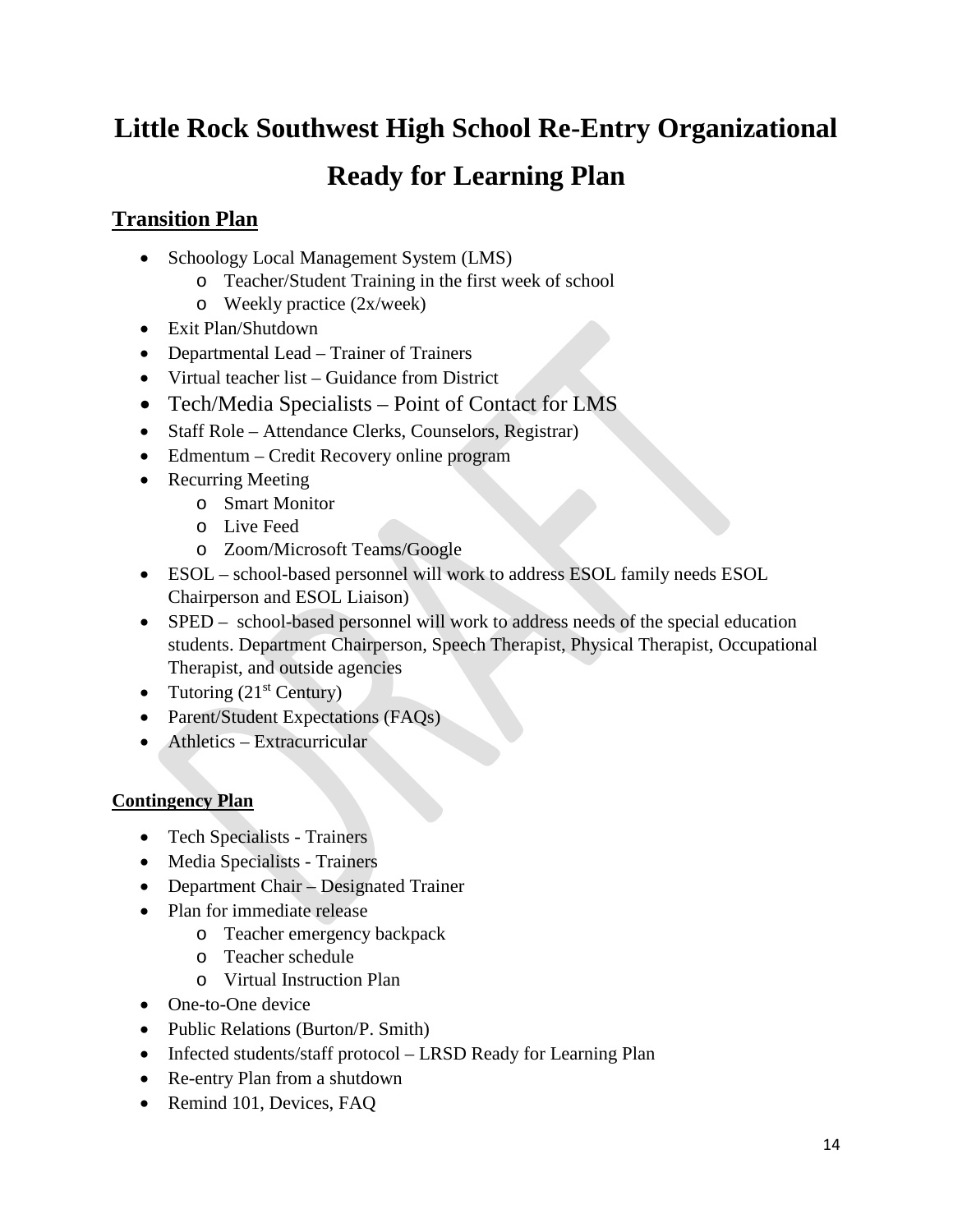#### **Sick Staff/Student Protocol – LRSD Ready for Learning Plan**

- Reliable Sublist
- District protocol (COVID FAQs)
- Immediate Response Plan
- Contact Tracing
	- o Training for Administration
- Isolation room
	- o Nurse Plan
	- o PPE
	- o Nurse Station
- Staff Role
- Communication Plan (Create on paper)
	- o Parents
	- o Students
	- o Teachers
	- o Stakeholders
	- o Family Engagement Specialist
	- o Family Engagement Facilitator
	- o Family Engagement Liaison
	- o Social Media

#### **Academics Plan**

The academic plan will be based on the in-person and virtual instruction needs. The students/families will have access to the instructional programs and services described in the Little Rock School Improvement Plan.

#### **Gryphon Academic Plan**

#### **Teacher Training** (*Schoology*)

- Technology Specialists (Seketa Ross, Michelle Smith), Media Specialists (Jessica Ballou, and Cathy Koehler), will participate in training provided by LRSD.
	- o Teachers will be provided with a laptop and docking station.
	- o The trainers will train staff at LRSW.
	- o Each department will have a designated person to serve as a support during inperson learning and virtual learning (if applicable).

#### **Student Training** (*Schoology*)

- Students will be provided with a personal device to utilize during in-person learning and virtual learning (if applicable).
- Teachers will train students on navigating *Schoology* during Week 1. Students will continue to practice navigating Schoology at least twice per week.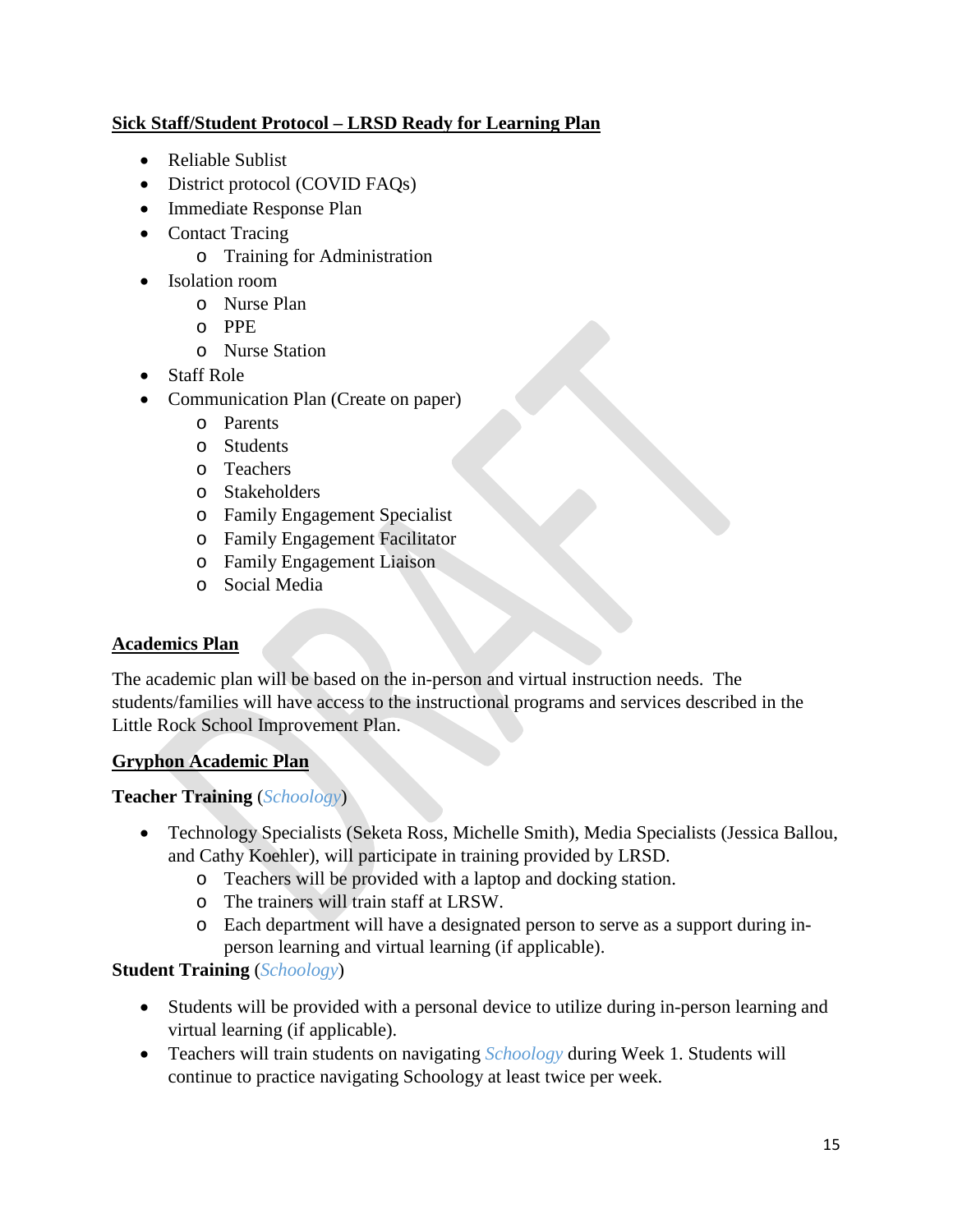#### **Parent Training** (*Schoology*)

- Parents will receive training on navigating *Schoology*.
- Administration will work closely with the Parent Community Liaison and Technology Specialist, to ensure that parents are provided with ongoing training to navigate the *Schoology*.
- Parents will be provided with the expectation of student learning during in-person learning and virtual (if applicable).

*Students will be provided support through various academic programs. This support will continue if virtual learning occurs. A brief explanation of each academic program will be provided below.* 

#### **LEXIA (Power Up Literacy)**

- This research-based reading acceleration program is comprised of three instructional strands: (1) Word Study, (2) Grammar, and (3) Comprehension. Vocabulary is woven throughout all three strands.
- LEXIA Power Up will be embedded into the English Curriculum.
- Teachers will receive training on navigating LEXIA.
- Students will receive training and support on LEXIA.

#### **Wilson Reading Systems**

- Students who are currently identified as dyslexic will receive support (Tier 3 Intervention).
- *Just Words* (Tier 2 Intervention) will provide support to students who are identified based on NWEA scores.
- The reading teaching will provide reading instructional assistance in-person and virtual.

#### **Rosetta Stone**

- The support program will be utilized as a support for our ESOL population.
- The students will have access during the academic day and home virtually.

#### **ELLevation**

- The program provides instructional support and performance analysis for our ESOL students.
- Teachers will receive training on how to navigate ELLevation.
- This program will be utilized by teachers to develop lessons based on student needs.

#### **High Reliability Schools (HRS)**

- Level 1 Providing a Safe, Supportive, and Collaborative Culture
	- o LRSW will continue the work of HRS.
	- o Teachers/Students/Parents will be provided with support during face to face learning and virtual learning (if applicable).

#### **Critical Reading/Academic Reading/Reading Enrichment**